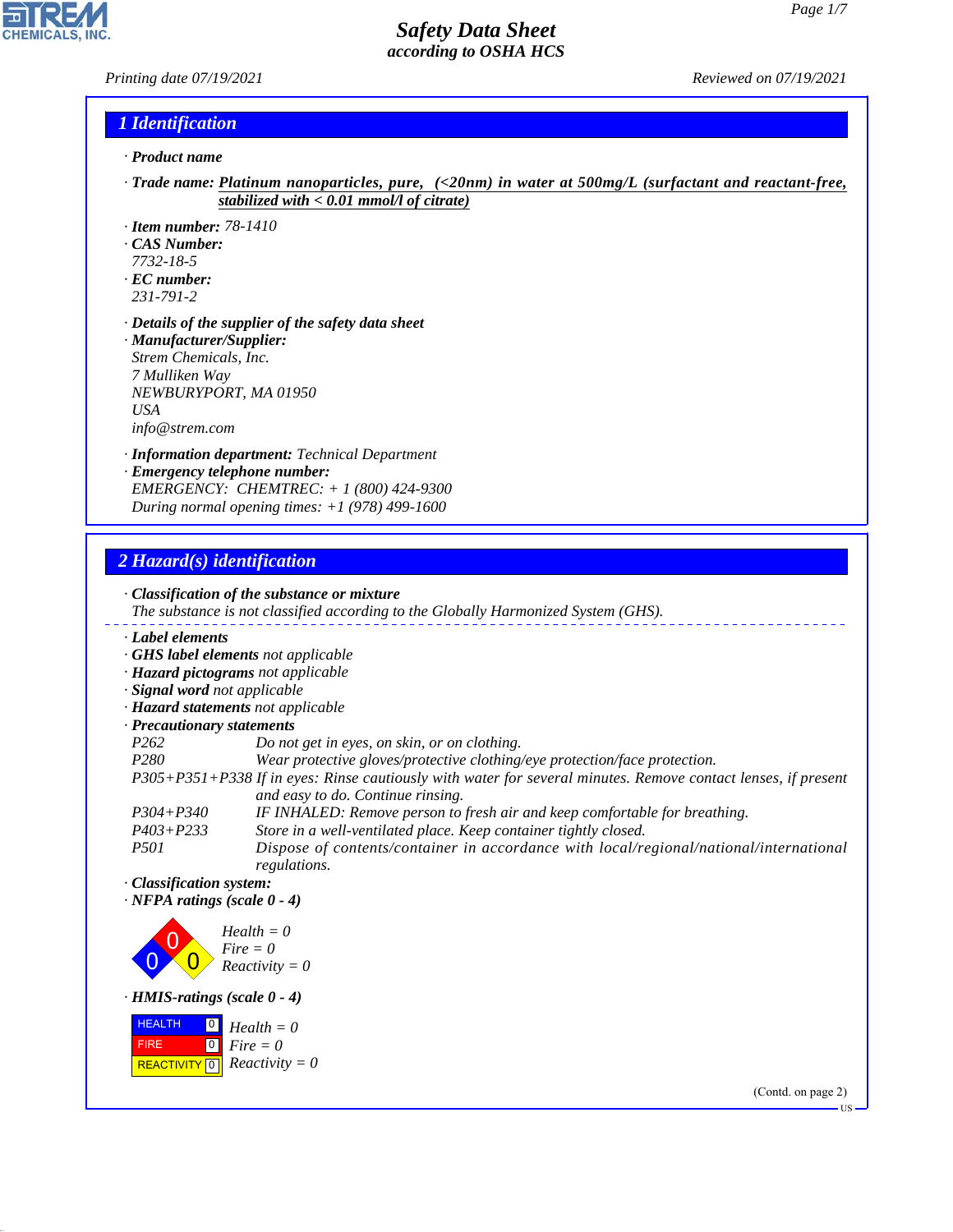*Printing date 07/19/2021 Reviewed on 07/19/2021*

*Trade name: Platinum nanoparticles, pure, (<20nm) in water at 500mg/L (surfactant and reactant-free, stabilized with < 0.01 mmol/l of citrate)*

(Contd. of page 1)

- *· Other hazards*
- *· Results of PBT and vPvB assessment*
- *· PBT: Not applicable.*
- *· vPvB: Not applicable.*

## *3 Composition/information on ingredients*

- *· Chemical characterization: Substances*
- *· CAS No. Description*
- *7732-18-5 Water, De-ionized*
- *· Identification number(s)*
- *· EC number: 231-791-2*

## *4 First-aid measures*

- *· Description of first aid measures*
- *· General information: No special measures required.*
- *· After inhalation: Supply fresh air; consult doctor in case of complaints.*
- *· After skin contact: Immediately rinse with water.*
- *· After eye contact: Rinse opened eye for several minutes under running water. Then consult a doctor.*
- *· After swallowing: If symptoms persist consult doctor.*
- *· Information for doctor:*
- *· Most important symptoms and effects, both acute and delayed No further relevant information available.*
- *· Indication of any immediate medical attention and special treatment needed No further relevant information available.*

# *5 Fire-fighting measures*

- *· Extinguishing media*
- *· Suitable extinguishing agents: Use fire fighting measures that suit the environment.*
- *· Special hazards arising from the substance or mixture No further relevant information available.*
- *· Advice for firefighters*
- *· Protective equipment: No special measures required.*

### *6 Accidental release measures*

- *· Personal precautions, protective equipment and emergency procedures Not required.*
- *· Environmental precautions: No special measures required.*
- *· Methods and material for containment and cleaning up:*
- *Absorb with liquid-binding material (sand, diatomite, acid binders, universal binders, sawdust). Dispose contaminated material as waste according to item 13.*
- *· Reference to other sections*
- *See Section 7 for information on safe handling.*
- *See Section 8 for information on personal protection equipment.*
- *See Section 13 for disposal information.*
- *· Protective Action Criteria for Chemicals*
- *· PAC-1:*

44.1.1

*Substance is not listed.*

(Contd. on page 3)

US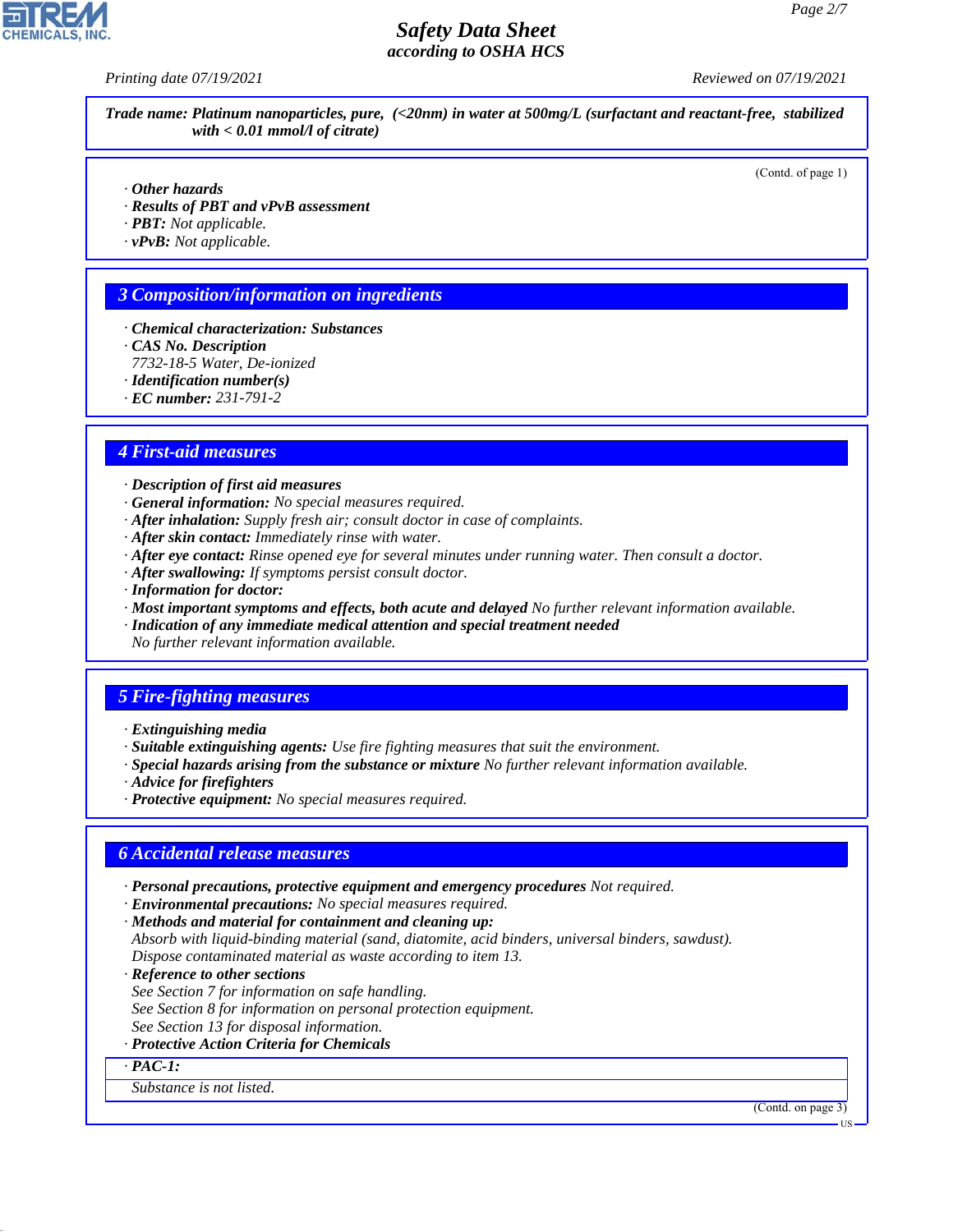*Printing date 07/19/2021 Reviewed on 07/19/2021*

*Trade name: Platinum nanoparticles, pure, (<20nm) in water at 500mg/L (surfactant and reactant-free, stabilized with < 0.01 mmol/l of citrate)*

(Contd. of page 2)

#### *· PAC-2:*

*Substance is not listed.*

*· PAC-3:*

*Substance is not listed.*

# *7 Handling and storage*

- *· Handling:*
- *· Precautions for safe handling No special measures required.*
- *· Information about protection against explosions and fires: No special measures required.*
- *· Conditions for safe storage, including any incompatibilities*
- *· Storage:*
- *· Requirements to be met by storerooms and receptacles: No special requirements.*
- *· Information about storage in one common storage facility: Not required.*
- *· Further information about storage conditions: None.*
- *· Specific end use(s) No further relevant information available.*

*8 Exposure controls/personal protection*

*· Additional information about design of technical systems: No further data; see item 7.*

- *· Control parameters*
- *· Components with limit values that require monitoring at the workplace: Not required.*
- *· Additional information: The lists that were valid during the creation were used as basis.*
- *· Exposure controls*
- *· Personal protective equipment:*
- *· General protective and hygienic measures:*
- *The usual precautionary measures for handling chemicals should be followed.*
- *· Breathing equipment: Not required.*
- *· Protection of hands:*



44.1.1

\_S*Protective gloves*

*The glove material has to be impermeable and resistant to the product/ the substance/ the preparation.*

*Due to missing tests no recommendation to the glove material can be given for the product/ the preparation/ the chemical mixture.*

*Selection of the glove material on consideration of the penetration times, rates of diffusion and the degradation · Material of gloves*

*The selection of the suitable gloves does not only depend on the material, but also on further marks of quality and varies from manufacturer to manufacturer.*

*· Penetration time of glove material*

*The exact break through time has to be found out by the manufacturer of the protective gloves and has to be observed.*

*· Eye protection: Goggles recommended during refilling.*

(Contd. on page 4)

US

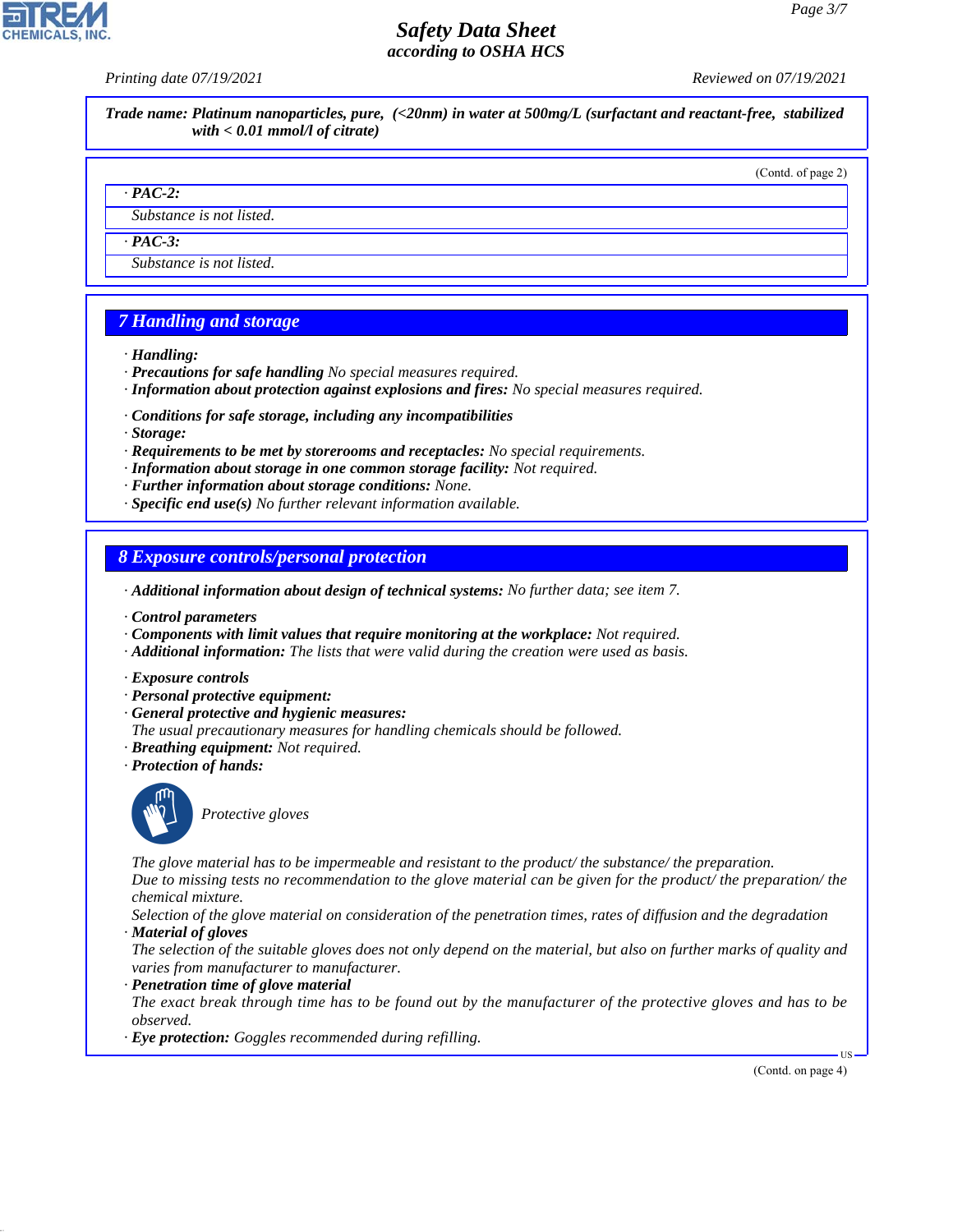P

**CHEMICALS, INC.** 

*Printing date 07/19/2021 Reviewed on 07/19/2021*

*Trade name: Platinum nanoparticles, pure, (<20nm) in water at 500mg/L (surfactant and reactant-free, stabilized with < 0.01 mmol/l of citrate)*

(Contd. of page 3)

| <b>9 Physical and chemical properties</b>                                                           |                                               |
|-----------------------------------------------------------------------------------------------------|-----------------------------------------------|
| · Information on basic physical and chemical properties<br><b>General Information</b>               |                                               |
| $\cdot$ Appearance:                                                                                 |                                               |
| Form:<br>Color:                                                                                     | Liquid<br><b>Black</b>                        |
| $\cdot$ Odor:                                                                                       | <b>Odorless</b>                               |
| · Odor threshold:                                                                                   | Not determined.                               |
| $\cdot$ pH-value:                                                                                   | Not determined.                               |
|                                                                                                     |                                               |
| · Change in condition<br><b>Melting point/Melting range:</b><br><b>Boiling point/Boiling range:</b> | $0 °C$ (32 $°F$ )<br>100 °C (212 °F)          |
| · Flash point:                                                                                      | Not applicable.                               |
| · Flammability (solid, gaseous):                                                                    | Not determined.                               |
| · Ignition temperature:                                                                             |                                               |
| <b>Decomposition temperature:</b>                                                                   | Not determined.                               |
| · Auto igniting:                                                                                    | Not determined.                               |
| · Danger of explosion:                                                                              | Product does not present an explosion hazard. |
| · Explosion limits:                                                                                 |                                               |
| Lower:                                                                                              | Not determined.                               |
| <b>Upper:</b>                                                                                       | Not determined.                               |
| $\cdot$ Vapor pressure at 20 °C (68 °F):                                                            | 23 hPa $(17 \, \text{mm Hg})$                 |
| $\cdot$ Density at 20 $\textdegree$ C (68 $\textdegree$ F):                                         | $1 g/cm^3 (8.345 lbs/gal)$                    |
| · Relative density                                                                                  | Not determined.                               |
| · Vapor density                                                                                     | Not determined.                               |
| $\cdot$ Evaporation rate                                                                            | Not determined.                               |
| · Solubility in / Miscibility with<br>Water:                                                        | Not miscible or difficult to mix.             |
| · Partition coefficient (n-octanol/water): Not determined.                                          |                                               |
| · Viscosity:                                                                                        |                                               |
| Dynamic at 20 $\textdegree$ C (68 $\textdegree$ F):                                                 | $0.952$ mPas                                  |
| Kinematic:                                                                                          | Not determined.                               |
| · Solvent content:                                                                                  |                                               |
| Organic solvents:                                                                                   | $0.0\%$                                       |
| Water:                                                                                              | 100.0%                                        |
| <b>VOC</b> content:                                                                                 | 0.0 g/l / 0.00 lb/gl                          |
| $\cdot$ Other information                                                                           | No further relevant information available.    |

# *10 Stability and reactivity*

*· Reactivity No further relevant information available.*

*· Chemical stability*

44.1.1

*· Thermal decomposition / conditions to be avoided: No decomposition if used according to specifications.*

(Contd. on page 5) US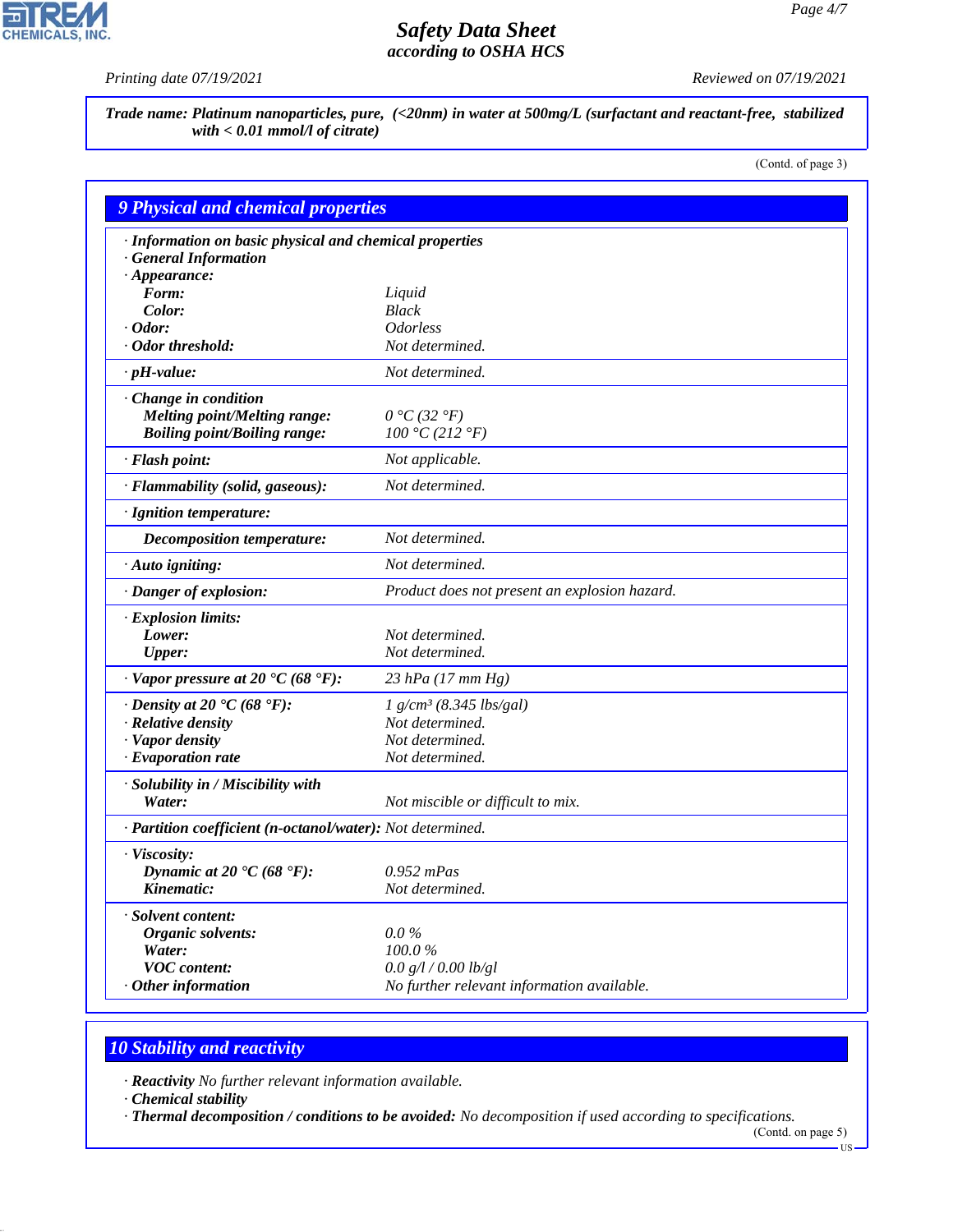*Printing date 07/19/2021 Reviewed on 07/19/2021*

*Trade name: Platinum nanoparticles, pure, (<20nm) in water at 500mg/L (surfactant and reactant-free, stabilized with < 0.01 mmol/l of citrate)*

(Contd. of page 4)

- *· Possibility of hazardous reactions No dangerous reactions known.*
- *· Conditions to avoid No further relevant information available.*
- *· Incompatible materials: No further relevant information available.*
- *· Hazardous decomposition products: No dangerous decomposition products known.*

### *11 Toxicological information*

- *· Information on toxicological effects*
- *· Acute toxicity:*
- *· Primary irritant effect:*
- *· on the skin: No irritant effect.*
- *· on the eye: No irritating effect.*
- *· Sensitization: No sensitizing effects known.*
- *· Additional toxicological information:*

*When used and handled according to specifications, the product does not have any harmful effects according to our experience and the information provided to us. The substance is not subject to classification.*

*· Carcinogenic categories*

*· IARC (International Agency for Research on Cancer)*

*Substance is not listed.*

*· NTP (National Toxicology Program)*

*Substance is not listed.*

*· OSHA-Ca (Occupational Safety & Health Administration)*

*Substance is not listed.*

# *12 Ecological information*

*· Toxicity*

- *· Aquatic toxicity: No further relevant information available.*
- *· Persistence and degradability No further relevant information available.*
- *· Behavior in environmental systems:*
- *· Bioaccumulative potential No further relevant information available.*
- *· Mobility in soil No further relevant information available.*
- *· Additional ecological information:*
- *· General notes: Not known to be hazardous to water.*
- *· Results of PBT and vPvB assessment*
- *· PBT: Not applicable.*
- *· vPvB: Not applicable.*
- *· Other adverse effects No further relevant information available.*

### *13 Disposal considerations*

*· Waste treatment methods*

44.1.1

*· Recommendation: Disposal must be made according to official regulations.*

(Contd. on page 6)

US

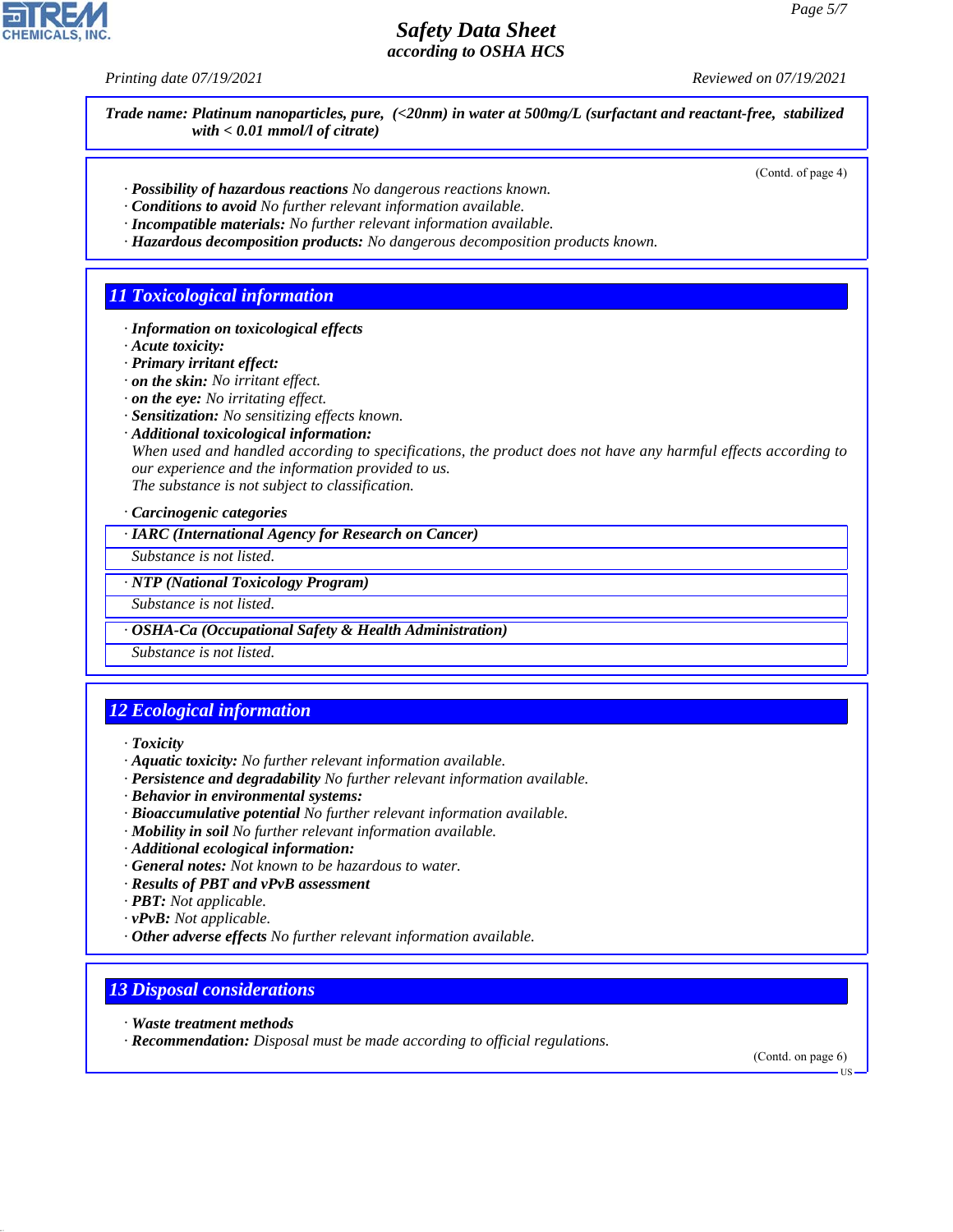**CHEMICALS, INC.** 

*Printing date 07/19/2021 Reviewed on 07/19/2021*

*Trade name: Platinum nanoparticles, pure, (<20nm) in water at 500mg/L (surfactant and reactant-free, stabilized with < 0.01 mmol/l of citrate)*

(Contd. of page 5)

*· Uncleaned packagings:*

*· Recommendation: Disposal must be made according to official regulations.*

| <b>14 Transport information</b>                                                     |                 |
|-------------------------------------------------------------------------------------|-----------------|
| $\cdot$ UN-Number<br>· DOT, ADN, IMDG, IATA                                         | not regulated   |
| $\cdot$ UN proper shipping name                                                     |                 |
| · DOT, ADN, IMDG, IATA                                                              | not regulated   |
| $\cdot$ Transport hazard class(es)                                                  |                 |
| · DOT, ADN, IMDG, IATA<br>· Class                                                   | not regulated   |
| · Packing group<br>· DOT, IMDG, IATA                                                | not regulated   |
| · Environmental hazards:<br>$\cdot$ Marine pollutant:                               | $N_{O}$         |
| · Special precautions for user                                                      | Not applicable. |
| · Transport in bulk according to Annex II of<br><b>MARPOL73/78 and the IBC Code</b> | Not applicable. |
| · UN "Model Regulation":                                                            | not regulated   |

# *15 Regulatory information*

44.1.1

*· Safety, health and environmental regulations/legislation specific for the substance or mixture · Sara*

*· Section 355 (extremely hazardous substances): Substance is not listed. · Section 313 (Specific toxic chemical listings): Substance is not listed. · TSCA (Toxic Substances Control Act): Substance is listed. · Proposition 65 · Chemicals known to cause cancer: Substance is not listed. · Chemicals known to cause reproductive toxicity for females: Substance is not listed. · Chemicals known to cause reproductive toxicity for males: Substance is not listed. · Chemicals known to cause developmental toxicity: Substance is not listed.* (Contd. on page 7) US